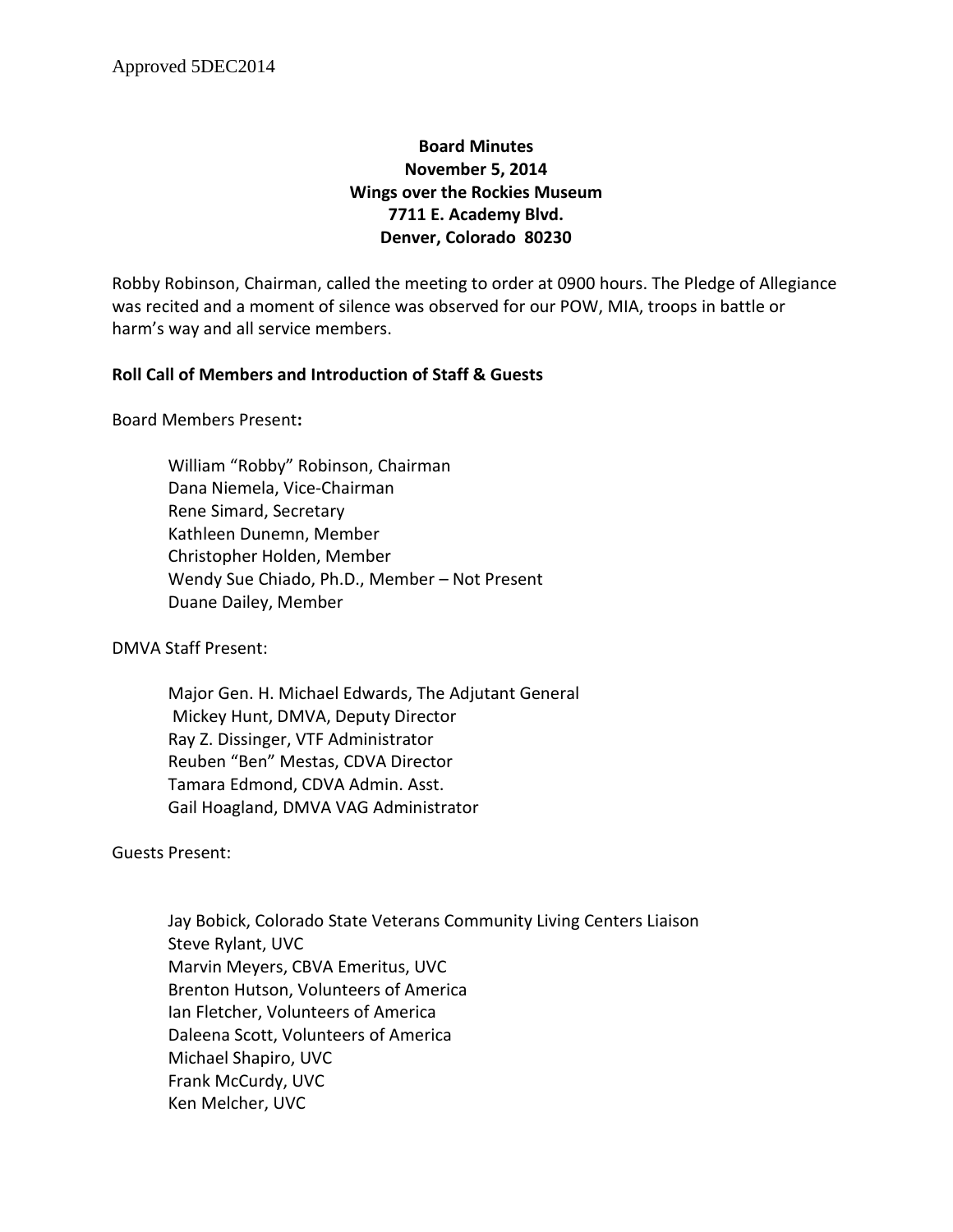## **Approval of Minutes from October 10, 2014**

Unanimously accepted as written.

### **Board Member Comments**

Rene Simard: No Comment

Kathleen Dunemn: No Comment

Duane Dailey: No Comment

Chris Holden: No Comment

Dana Niemela: I wanted to draw attention to a project in Colorado Springs that is in development. The Mount Carmel project is similar to the Volunteers of America one stop for services concept. It is based on the Mount Carmel Community Wellness Center in Trinidad. It will serve veterans and their families with emphasis on employment, education, and counseling services. This project will help meet the needs of veterans and their families, specifically addressing the gap in services. I have been working to help develop the project and have been providing advice.

Robby Robinson: Wendy Chiado is not here, but she did attend the Ribbon Cutting Ceremony for the new National Guard Armory in Colorado Springs. I will be in Grand Junction on Monday and Tuesday to be the keynote speaker for a Veteran's Day event in Grand Junction.

### **Public Comment**

Marvin Meyers: I am pleased to announce that UVC now has a 501C-3 to focus on helping Veterans and their families, active duty military, Guard and Reserve to put an emphasis on unmet needs. This is a non-profit corporation. We received a certificate from the Secretary of State and from the Internal Revenue Service (IRS). This has been over three and a half years in the works. There have been a number of people who have contributed to making this happen. We started about seven to eight years ago and then again about three and a half years ago

### **Guest Presentations**

Dana Niemela: I asked Volunteers of America to present to you all since they are doing fantastic work in Colorado helping Veterans. I think it is important for you to know where they are located and the types of services they provide. I wanted you to see the breadth and scope of their services. Please welcome, Brenton Hutson from Volunteers of America.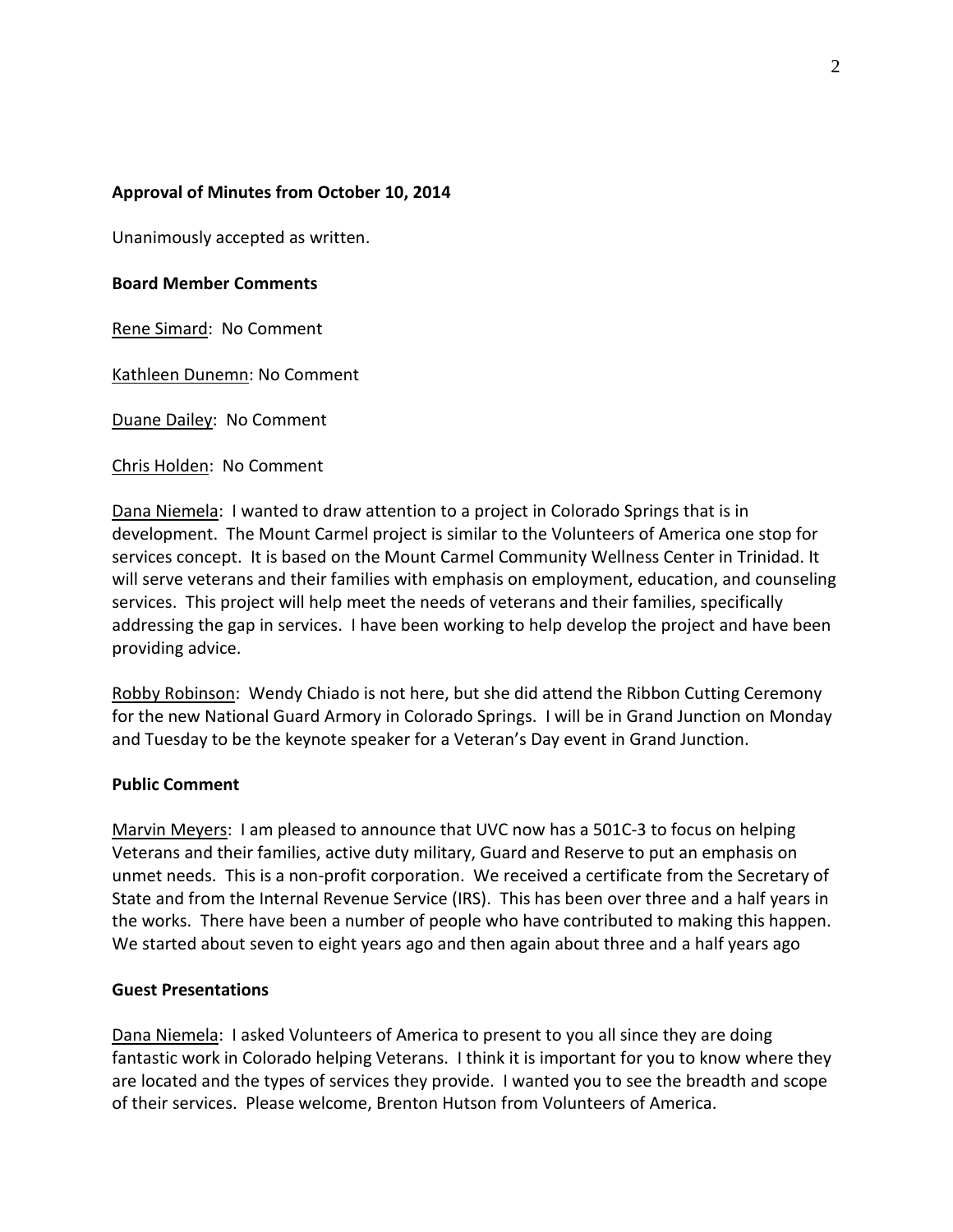Brenton Hutson: Volunteers of America (VOA) is a national organization that has made providing services to Veterans a number one priority. We focus on Veterans in crisis especially the homeless. I have brought Ian Fletcher and Daleena Scott, focus on female veterans to talk about what they do in their programs.

Daleena Scott: Thank you, Brenton and thank you for having us today. I am a project manager for the Grant per Diem Program through VOA for female veterans. What we do is help women veterans identify with being veterans and other females. Our transitional housing program is for female veterans and their children. We take referrals from the VA Walk-in Clinic or from the Community Resource Center (CRC). We have an entry site, the Brandon Center that has 112 beds and it serves homeless veterans and their children. We meet with Veterans to give them advice and help them navigate through services available such as employment services, benefits, counseling, and connect with substance abuse providers. We provide wrap-around services for a lot of services. We connect them with SSVF for rapid rehousing. Some veterans need extra help. Most of the VOA staff are veterans. We also have rooms available at the Family Motel in Claremont Commons. There are three single family houses that are beautifully decorated available. Veterans have to pay for their own groceries and they have to pay program fees. These program fees are 30% of their income, which we put into savings and when they move out and on, then they can have the savings. We coordinate and work with SSVF.

One issue I see is there is a lack of coordination of care. Many of the female veterans are not huge fans of going to the VA. There are mostly males there, and many of the female veterans have been traumatized by military sexual trauma so they think others think that is the only reason they are there at the VA. It is more difficult to connect and many need to use the substance abuse programs. The Santa Fe project that Brenton will talk about will explain more about offering a one-stop place for veterans to go and receive different services that they need.

Steve Rylant: Do you make referrals to Fort Lyon?

Daleena Scott: We do make referrals to many different programs.

Robby Robinson: Comitus also offers shelter for women and families. Are we meeting the need for female veterans?

Daleena Scott: We are making progress. We served almost double as we did last year. There is more room for progress to provide wrap-around services.

Brenton Hutson: As a Marine, we love to focus on missions. The VA's mission to end homelessness by 2015 is a mission we latched on to. We provide supportive services to Veterans and their families. Housing is one of the most basic human rights. There have been studies that link mental health stability to housing. Metro Denver was identified as an area that was most in need for housing. We were awarded a grant from the VA to help meet this need.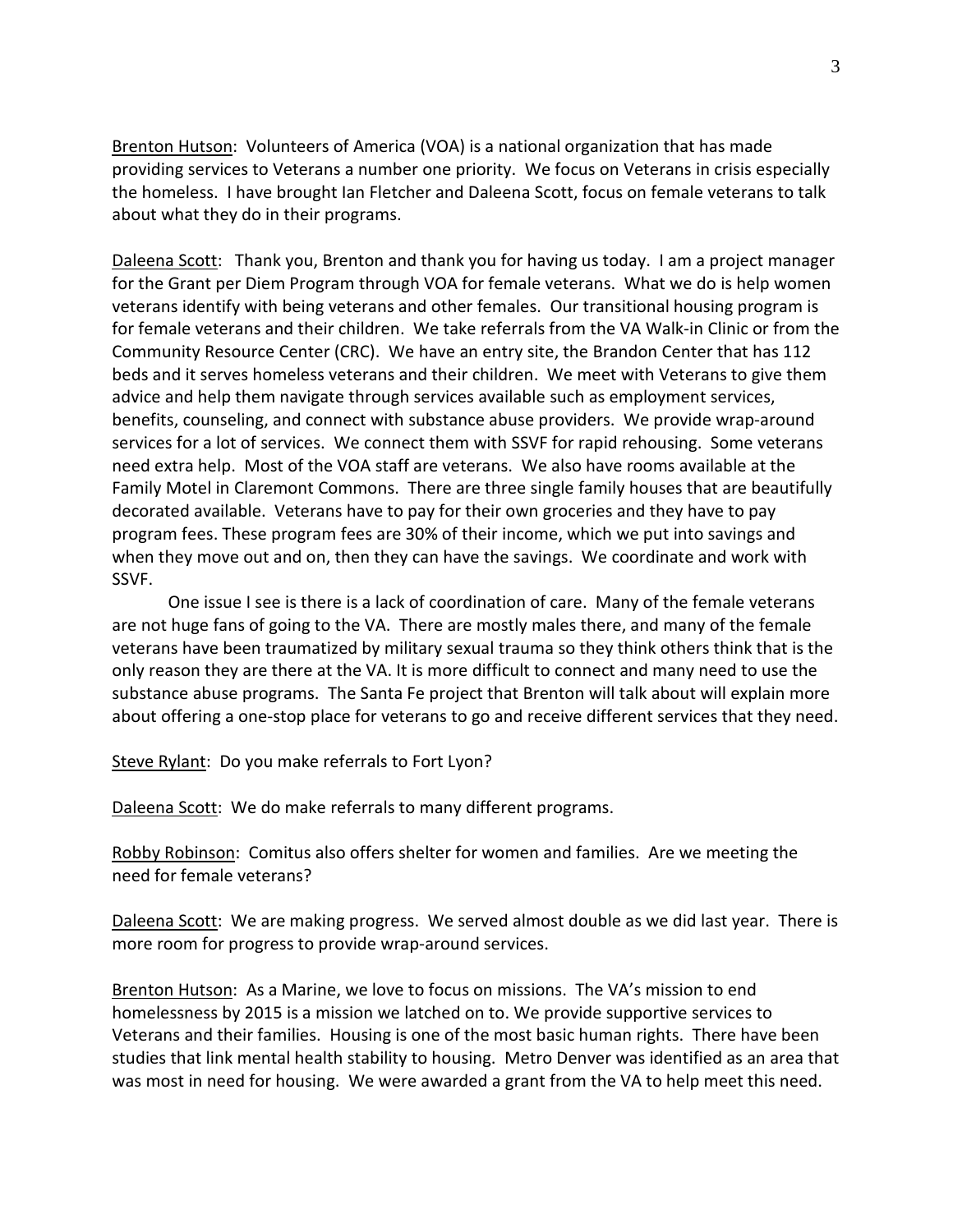Ian Fletcher: Denver Metro, I am the project manager for Supportive Services for Veterans and their Families Grant (SSVFG). This grant serves 7 counties including Denver. This surge of money in the grant is to help meet the need of the most critically at risk veterans. We coordinated with VA Staff and the Homeless Initiative to help reach these at risk Veterans.

This is a unique grant in that it is the only VA grant that serves veterans and their families, i.e. child care, employment assistance for spouse, etc. We provide wrap-around case management, community connections for veterans and their families, and a holistic approach to helping veterans in crisis. We identify areas in surrounding counties through VSO and County resources to assist in the referral process for those veterans in crisis. These veterans are the ones who are not connected with resources or the ones living on the streets. This surge money is to help end Veteran homelessness.

Daleena Scott: Many of the veterans in these categories are referred to us. We make referrals to the most appropriate resources. We have sub-contracted with Colorado Legal Services; they are particularly helpful for veterans being evicted or if they have a criminal record they may be denied housing.

Ian Fletcher: Denver County has a 1% vacancy rate. This is a huge barrier for veterans with a criminal record. It is vitally important to house the veterans in need first. The case management we provide for veterans is ongoing. During the first 90 days when we provide assistance, housing is the number one priority. There is a saying, "Homelessness is a bad tax option."

We are very excited to work with folks like you, to help us target the needs in Denver and focus the money that is not a priority one grant.

Robby Robinson: In order to receive your services, what are the VA eligibility requirements to qualify?

Ian Fletcher: For homeless veterans, the veterans have to be other than dishonorable discharged from the military. They have to be below the 50% area median income. The target population is 30% below the area median income. As far as veteran status, they need to have at least one day on active duty service so just Basic Training would not count. If they were Guard or Reserve, then if they were called up on active duty orders, it would qualify.

Steve Rylant: If someone is about to become homeless, then will that be okay to call?

Ian Fletcher: Yes, if we can prevent them from becoming homeless, that is the goal. In our Rapid Rehousing Program, we work toward homeless prevention, so if they lose their housing and have no other resources.

Robby Robinson: Do veterans have to be eligible for VA Healthcare in order to qualify for your services?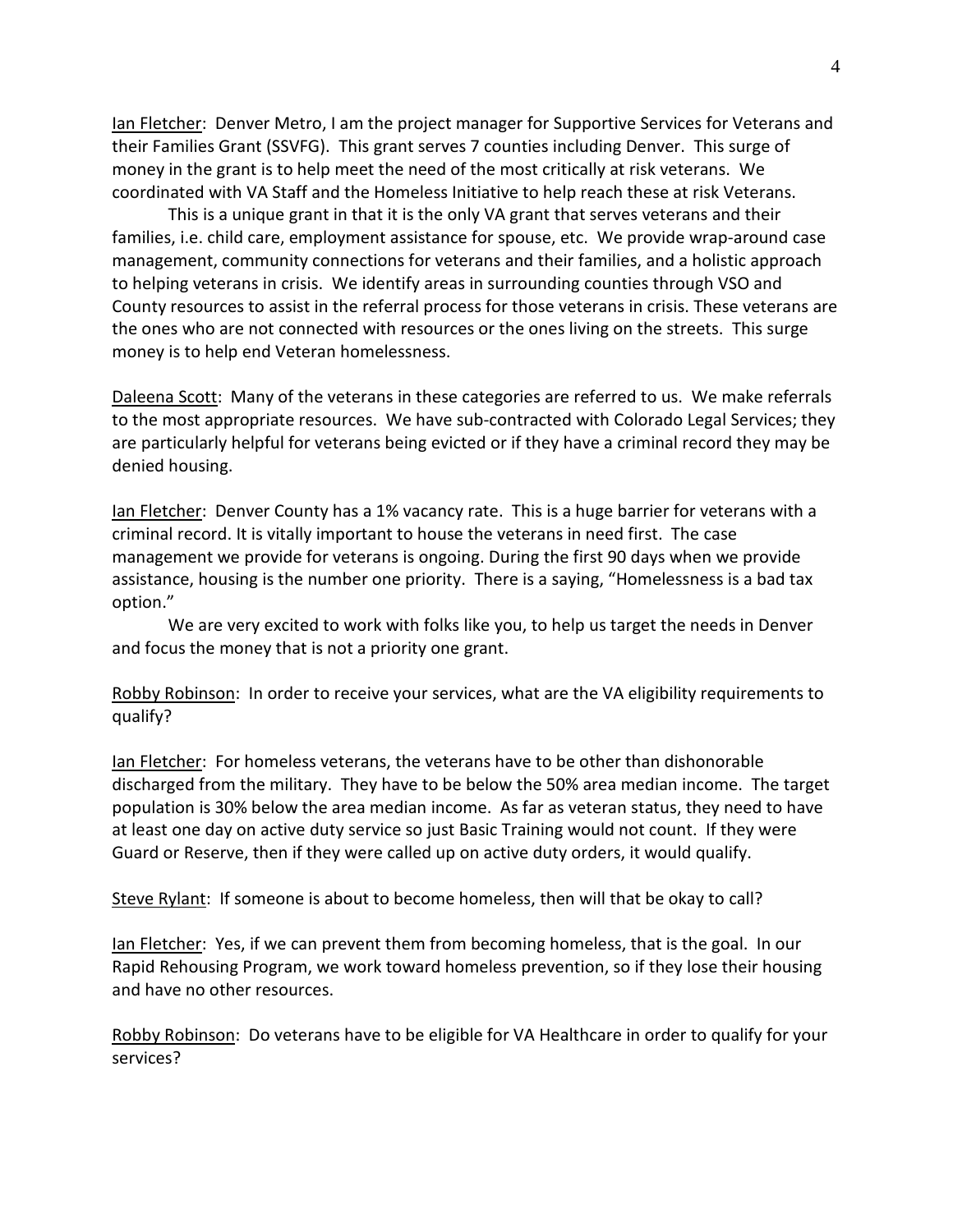Ian Fletcher: Absolutely not! If they are eligible for VA Healthcare then they are automatically eligible; but, that is not one of the criteria.

Brenton Hutson: We have offices in Wheat Ridge, Fort Collins, Grand Junction, and Durango. Our intent is to move where the need is. During our  $2^{nd}$  year, we served around 600 households. We have an 86% successful housing rate of that number, 85% have remained in housing long-term. If it doesn't work, then we keep trying to identify ways to focus on the needs of the veterans in crisis.

VOA has been awarded the AmeriCorps Vista Grant. We are working with other stakeholder groups to document the services needed, to identify service providers, and to develop coordinated networks in order to serve Veterans.

We have found that one of the greatest barriers to success is not the lack of resources it is the lack of coordination between resources. An example of this is recently one of our project managers looked at the Denver Metro area and identified the resources a veteran in crisis would need to have access to benefits and they would have to walk over 40 miles in order to access the resources. We think 40 miles to walk is too much for a veteran in crisis. Our hope as we partner with Rocky Mountain Human Services is to be seen as a model of Veteran Services. Our Santa Fe Service Center will be located on 13<sup>th</sup> and Santa Fe. We hope to house up to 12-15 veterans organizations designed to meet the needs of veterans in crisis for basic survival. There will be 3 tiers. Tier 1 will be for basics of survival: shelter, food, employment. Tier 2 will help the veterans in need move towards self-sufficiency. Tier 3 will help the veterans grow, reconnect with the community, and include peer mentorship. Our goal is to see a decrease in the number of veterans in crisis. We also hope to partner with Mt. Carmel.

Marvin Meyers: Do you have contact information?

Brenton Hutson: Sure, it is on the pamphlet and I will write it on the board.

Chris Holden: Is a there a VOA office in Colorado Springs?

Brenton Hutson: At this time, we do not have an office there because Rocky Mountain Human Services does an excellent job serving veterans in crisis there in Colorado Springs. I have had a few meetings with Colorado Springs stakeholders, but at this time there is not anything in the works.

Dana Niemela: What partner services do you have planned to be co-located with you at the Santa Fe Service Center?

Brenton Hutson: Currently, we have DHS, RMHS, VOA, VISTA, Homes for all Vets, employment support, and the Office of Economic Development will be there with an entrepreneurship focus. The VA has expressed an interest in locating staff there. We have held two stakeholders meetings. We are projected for opening by March 2015. If you know of organizations that would be a good fit, then please let us know. We want to get the right partners at the table.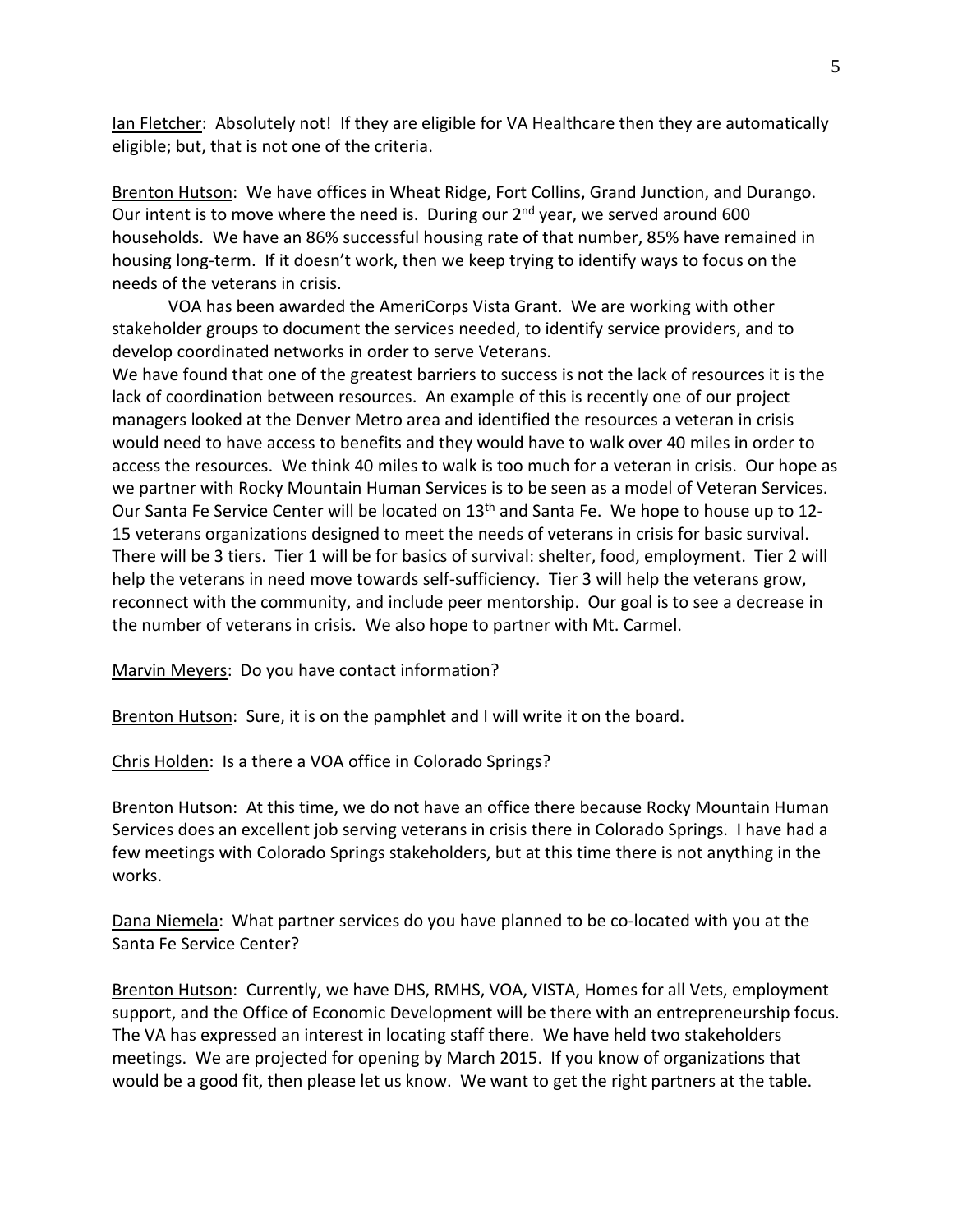Marvin Meyers: What unmet needs have you identified?

Brenton Hutson: One big need is funding for homeless veterans.

Dana Niemela: There is a major housing crisis here in Denver. Access to affordable housing can be a huge barrier especially with veterans who have been previously evicted or if they have bad credit.

Robby Robinson: Brenton, are you looking at expanding your services statewide?

Brenton Hutson: VOA meets the needs of the most vulnerable. We go into a community when we see a need demonstrated. We connect with community stake holders to access needs. We do site visits. Here in Denver, we often do site visits to the homeless shelters. We proceed ahead in a community when there is evidence to demonstrate a need for our services.

Jay Bobick: I know a private individual providing housing for veterans, if you want to contact him his name is Rick Spoor.

Brenton Hutson: We do know Rick Spoor; we send a lot of veterans his way. We are always looking to identify landlords in support of our mission. Are there any other questions?

My contact information is: Brenton Hutson, [bhutson@voacolorado.org,](mailto:bhutson@voacolorado.org) (303) 548-2550.

Dana Niemela: I want to say thank you for coming today, it was very informative.

Reports

No report from the Governor's Office as this is the day after the election.

Department of Military and Veterans Affairs

Mickey Hunt: I will be in Durango next week with Colorado Serves accompanied by Becca Montgomery from Senator Bennett's office.

The Governor's Budget is out and part of that budget is a request for an increase for County Veterans Service Officers (CVSO's) for funding at \$8.00 per hour. This is an increase request from \$100,000 to \$500,000 by statute. This would be for part-time and full-time CVSO's. I count this as a positive in the right direction.

Robby Robinson: Is it okay to speak to Colorado County Commissioners Incorporated (CCI) about this?

Mickey Hunt: It should be fine. It is in the budget for consideration.

*General discussion about increasing pay for Colorado County Veterans Service Officers*.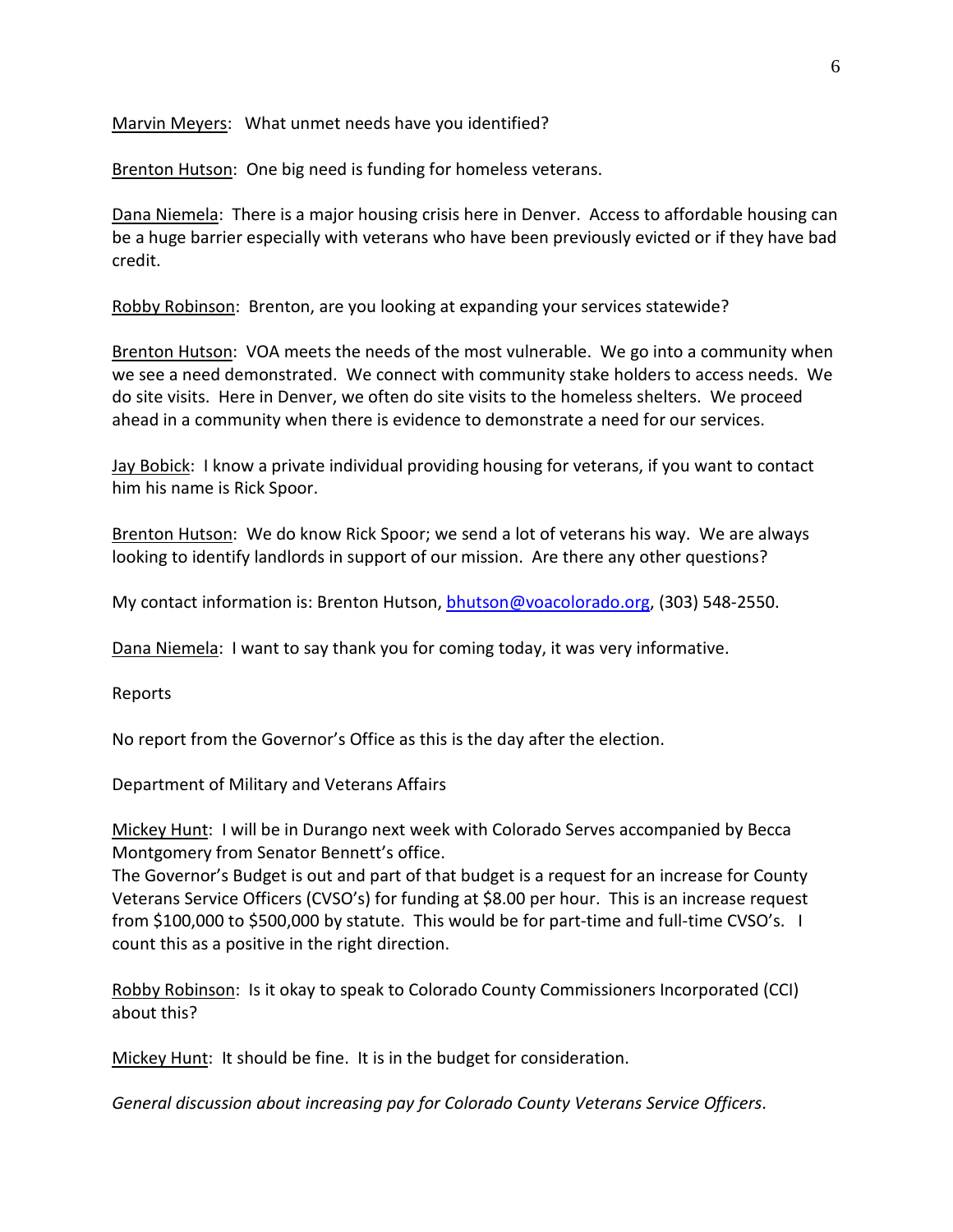Ben Mestas: We are paying \$88,000 to the counties now for the CVSO's. So this would be almost an 8 fold increase from what they are getting now.

Robby Robinson: They are getting \$100 for part-time and \$200 for full-time.

Ben Mestas: The pilot program paid the Department \$192,000 since 2008. \$88,000 of that has gone to the counties to pay \$100 a month for part-time CVSO's and \$200 a month for full-time CVSO's. The \$192,000 is allocated every year but it is not in statute.

Robby Robinson: So for a part-time CVSO who works 3 days a week for 8 hours a day, they will get 24 hours, at \$8.00 per hour that would be \$192.00 where they are getting \$100 now.

Ben Mestas: There is only one per county. The proposal does say the state will support one full-time person per county at \$8.00 per hour.

Mickey Hunt: This will benefit rural counties by raising it up to minimum wage.

Ben Mestas: Some counties are not even using the \$100 to pay the CVSO's. There is one county that is using it for snow removal.

Mickey Hunt: The Denver Stand Down will be on November 6<sup>th</sup>. The Grand Junction Stand Down had at least 140 veterans in attendance. It was noted that there was an increase in younger female veterans and family members.

On my last visit to the Grand Junction VOA, they requested that the Colorado Board of Veterans Affairs should have their meeting out there at the Veterans Resource Center.

- Joint Budget Committee (JBC) Briefing will be held on December 18<sup>th</sup> at 0900 hours. They will require testimony from General Edwards and me.
- The Joint Budget Committee (JBC) Hearing will be held December 10<sup>th</sup> at 0900 hours. This is where the analysts speak and we listen to what is being reviewed. Ken Lambert will be the JBC Chairman.

Special Forces Operations Detachment K will be redeploying the first week in December. We will have one person from that group that is already eligible for a purple heart. I will be in Durango next week. Are there any other questions?

Robby Robinson: We have a required meeting with the State Board of Human Services. Marvin has been to these meetings and Jay serves a representative for Colorado State Veterans Community Living Center Commission (CSVCLCC). This meeting will be at the Department of Human Services on Sherman Street.

## Division of Veterans Affairs

Ben Mestas: As requested by the CBVA, to follow up with the concern that the VAMC does not provide a notary public. There will be a notary public available through the patient advocate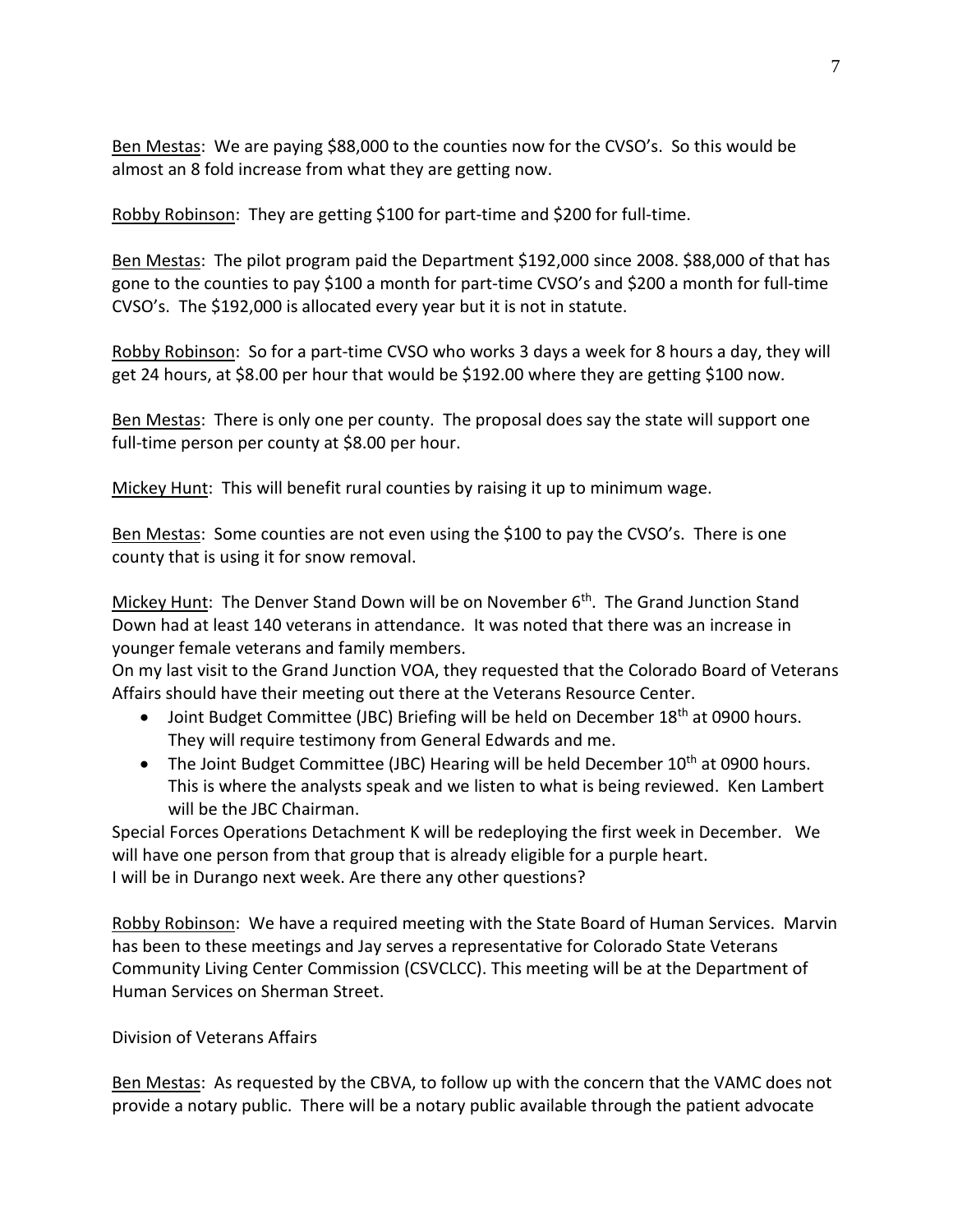and in the Director's office every Tuesday. I will also have some of my staff become notary publics.

Robby Robinson: Let's push that further. Who did you talk to?

Ben Mestas: I spoke with the VAMC Director, Lynette Roth.

Duane Dailey: I brought it up at the Town Hall meeting. The Executive Secretary explained because of staff coming forward, they chose not to have a notary public available anymore. She said she would approach the credit union in the basement to see if they could accommodate anyone with a notary public. I am going to get my own notary public so I will not be in that situation again.

Kathleen Dunemn: Why isn't that part of someone's job description? The need for a notary public is a very common need in healthcare.

Robby Robinson: This is a minor problem we can solve.

*General discussion about need for notary publics*.

Ben Mestas: The cemetery is closing on 3000 internments by the end of December. The construction is continuing on the columbarium. The winterizing of the sprinkler system has been completed.

Mickey Hunt is covering the Denver Stand Down. The Longmont Stand Down will be November 20<sup>th</sup> and someone from my staff will cover it.

On November 11<sup>th</sup>, my staff will be throughout the state at various events, i.e. U.S. History Project, USO at DIA, a clothing drive, at Golden Corral standing in line, at various school events – one covering a poetry contest as a judge. I will have staff in Grand County, Pueblo County, Douglas County, and in El Paso County.

Jay Bobick: Has there been any movement to put up additional staging area locations at Fort Logan cemetery?

Ben Mestas: I will follow up with Fort Logan and then Tami will send out any information to the Board.

Veterans Trust Fund

Ray Z. Dissinger: Did everyone receive the website location for the Veterans National Statistic Center? This information lists statistics by county through 2039 demographics. I redid the first paragraph on the Governor's Report. I am processing working with Gail on the

daily functions which she will be taking over.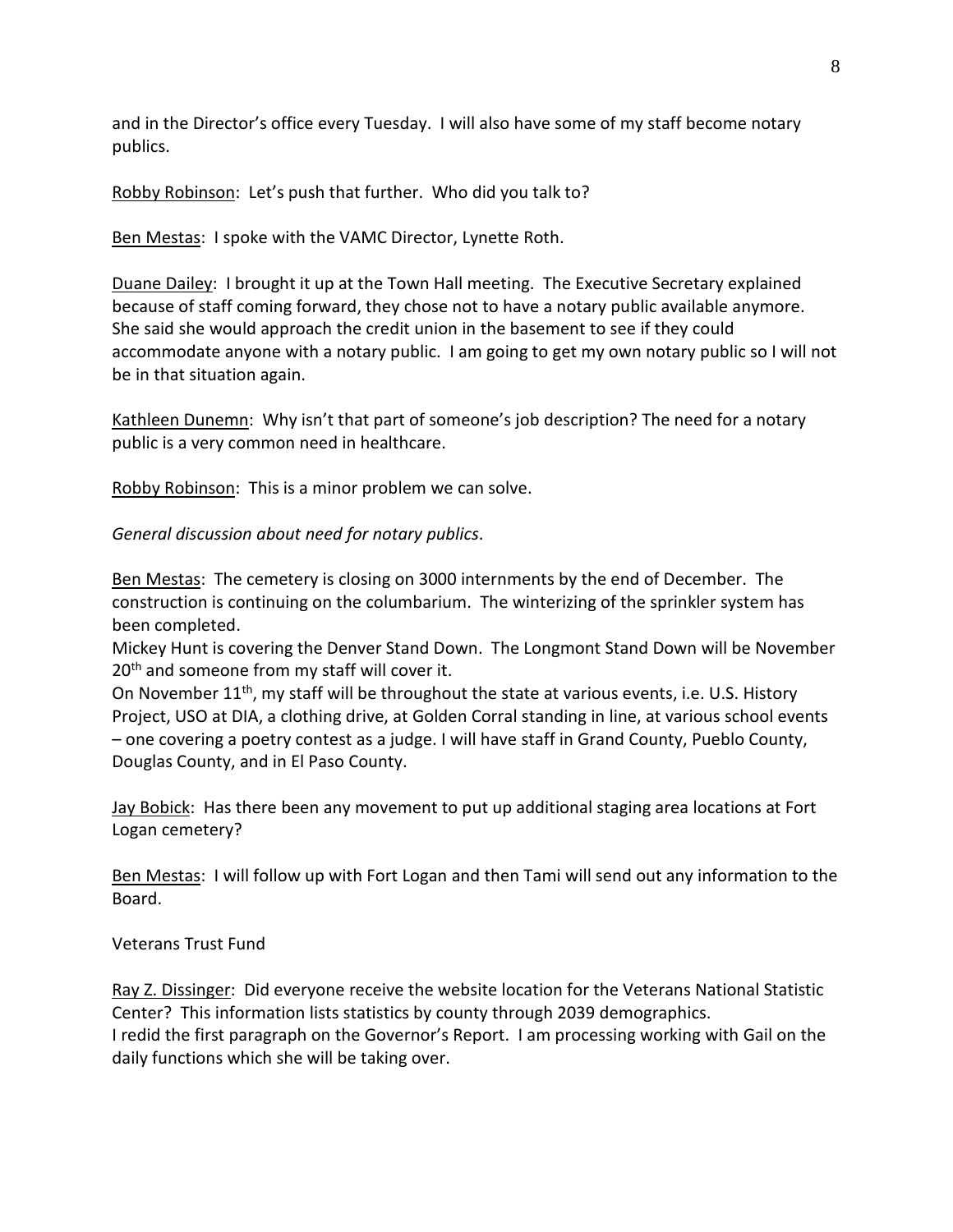#### Veterans Assistance Grant

Gail Hoagland: We are moving along. There are a couple of new grantees that are requiring education about the purposes of the grant. I would like to emphasize the need to do further training for grantees and potential applicants about what the grants can be used for. It is important to get everyone on the same page. We are trying to move forward.

Dana Niemela: When we apply for federal grants there is an on-line tech assist webinar. Is that what you have in mind?

Gail Hoagland: An online webinar is very costly such as WebEx. We are trying to find cheap alternatives.

Ben Mestas: Gail wants to have a seminar to help educate grantees.

Dana Niemela: My primary concern with a seminar would be how would rural applicants have access to a seminar?

Steve Rylant: The American Legion Mid-year Conference has breakout sessions. Would you be willing to do that? It will be January 23<sup>rd</sup> on a Saturday. The American Legion can send a blast out to all the posts.

Duane Dailey: Gail, would it be possible to do this at the CCI Conference, to have a narrative prepared to explain what the grants are used for and how to apply?

\*Major General H. Michael Edwards entered the room at 10:10am.

Ben Mestas: It is a two day conference, Gail. The Veterans Assistance Grant and CCVSO program could incorporate it with about 15 minutes allocated to present.

Rene Simard: How about a video?

Ray Z. Dissinger: To speak up in Gail's defense, having a video on the website would be ideal because Gail will be picking up both of the grants and it would be good to have a central place where you can train everyone.

Gail Hoagland: Frequently, funding sources do have a webinar that says here's what you need to know to help potential grantees to be successful in the application process, especially where they are lacking services.

On December  $1^{st}$ , I will be moving offices to CDVA over with Ben on Colorado Boulevard.

Robby Robinson: We want to say welcome to MAJ GEN Edwards. Thank you for coming today.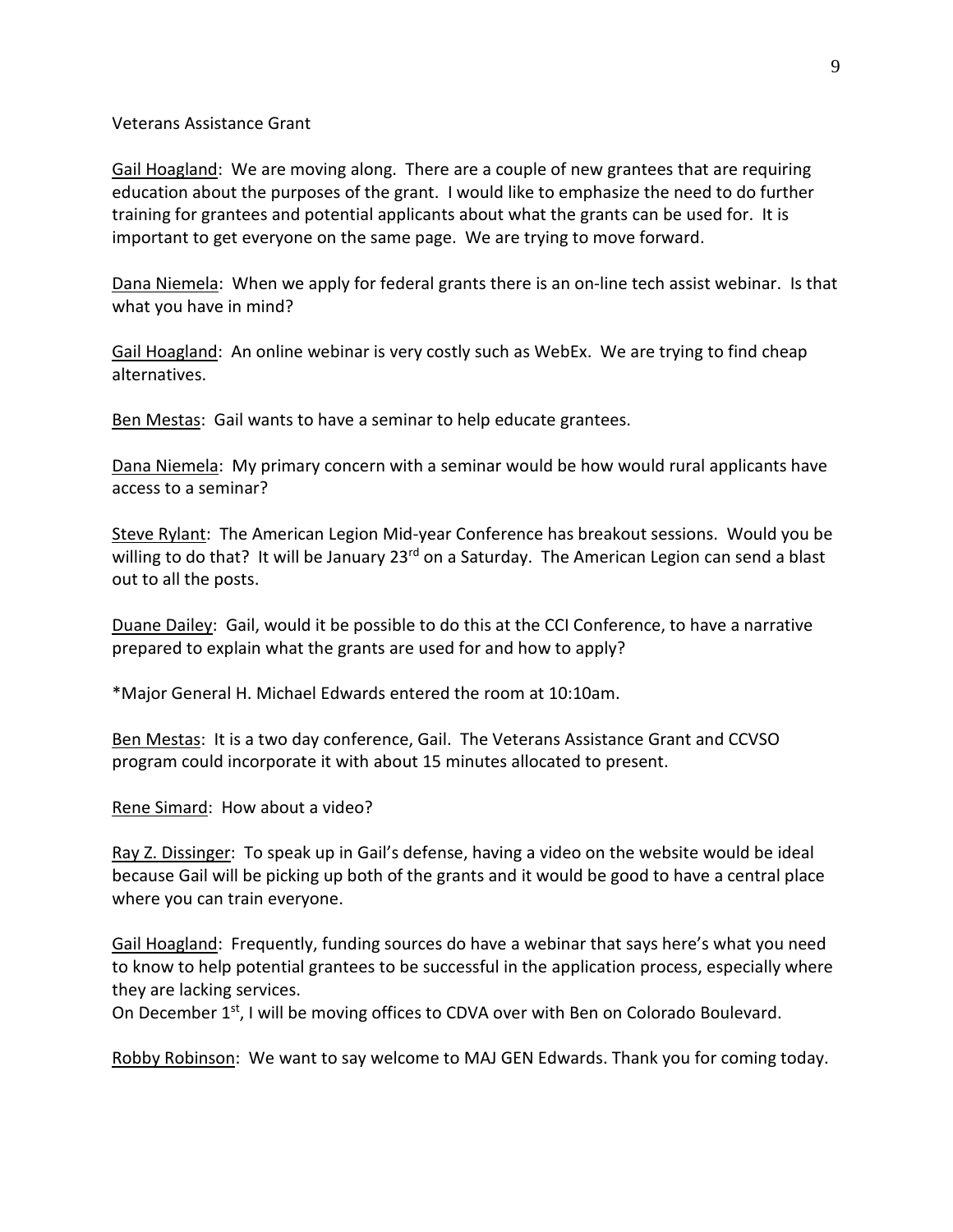MAJ GEN H. Michael Edwards: Good Morning. It was a long night last night. I don't think Governor Hickenlooper slept at all. In Colorado Springs, the general mood was it was evenkeeled on both of the candidates and they would pay attention to military issues. I am not political but I like to watch the election process. Today is a good day for thanksgiving that we get to observe the amazing process. I woke up refreshed, knowing that the process works and as military members we can appreciate the freedom to hold elections.

Thank you for all you do for working so hard to take care of veterans. Thank you for all you do to make sure the issues are forefront and in administering the grant.

It looks like you have done some good work. We are answerable to the tax-payers of Colorado. As far as the budget type stuff, there are not too many issues. The Veterans Trust Fund and the Veterans Assistance Grant are basically supported by the Governor. Even though we don't know all the election results, I see no major changes as far as Veterans issues. I need to know that you are engaged with Veterans issues and what needs to be brought toward the Legislature. Governor Ritter once said to me that Veterans in this state are numerous and they are powerful. I want you to be aware that the economic impact study will be mostly to active duty and their economic impact to Colorado. This is an effort to reach out to Coloradans to show them what Veterans mean to this state.

We need to be prepared for force structure changes and Base Realignment and Closure (BRAC) initiatives. Colorado is well-positioned as far as facilities and structures if the US Army is about to take the proposed cuts. There are those in Washington D.C. that believe we are wellpositioned for the coming changes. We need the power of the veterans. We need the voice of Veterans reinforcing the story.

It is a great day to be an American. Do you have any issues? It is a great day. You are in for a treat with Kelly Sullivan as the guest speaker. What a passionate speaker and it is a privilege to hear her speak.

Chris Holden: Are there any pending deployments to West Africa to support the Ebola crisis?

MAJ GEN H. Michael Edwards: So far, no. Based on the latest news we will not be asked for medical personnel but there is a need for security and for engineers. If the need arises in the future, we may see a request for engineers but not for the next 6 months.

For Veteran's Day, I will be the Grand Marshall of the Denver Parade this Saturday. Then, in the evening I will be downtown for the Laser Show. I will also be in Greeley and at O'Connell Middle School for Veteran's Day.

I will be taking a trip to Germany with the 70<sup>th</sup> Anniversary of Liberation of Dachau. I will also be reaching out to the Oklahoma the Home of the Thunderbirds.

I would ask you to encourage you to Senator-elect Gardner to go after the seat on the Senate Armed Services Committee and also the Senate Intel Committee. Thank you. Are there any other questions?

Robby Robinson: Gen. Edwards, thank you for coming today.

The Annual Governor's Report: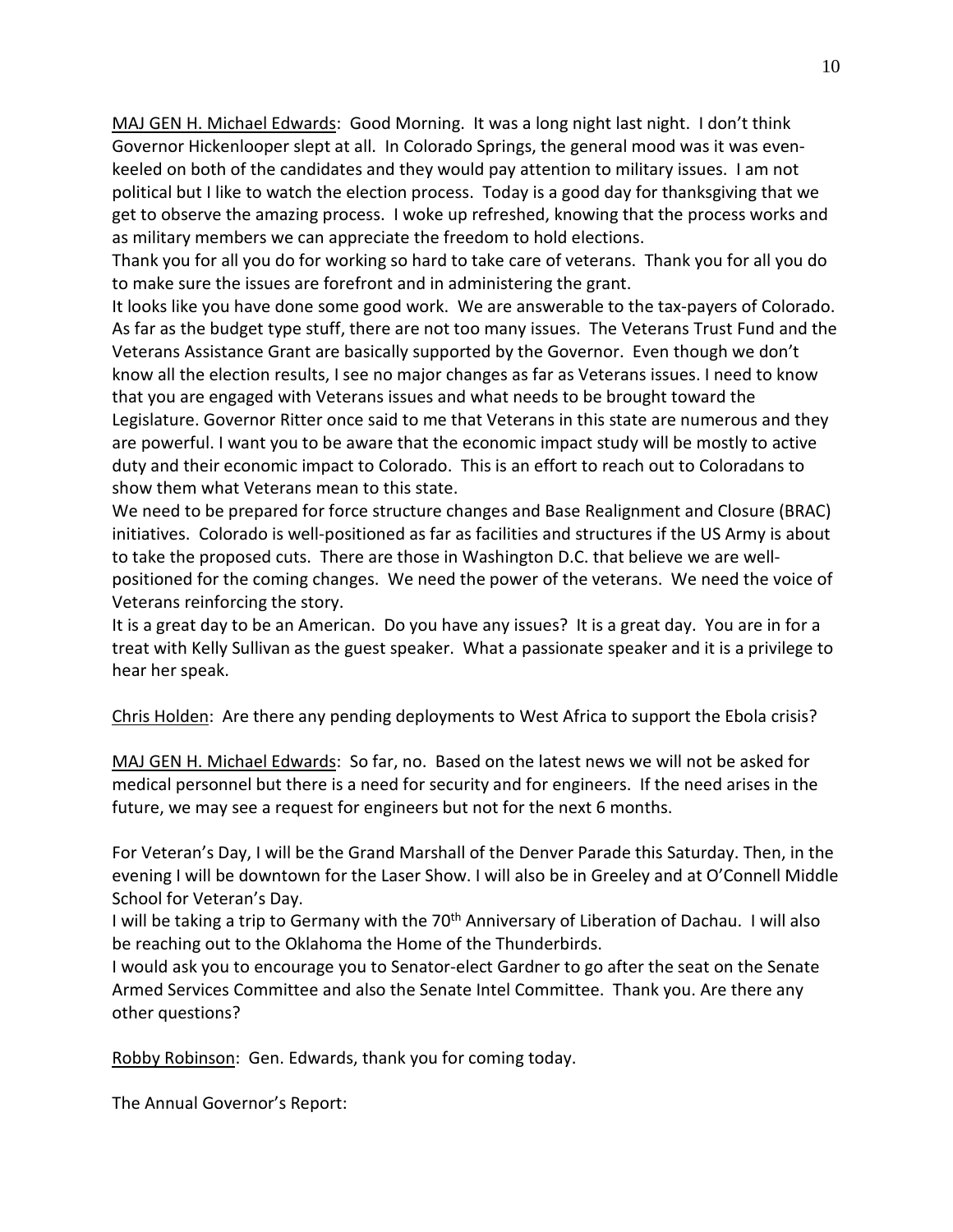- 1. Legislative Issues and Actions: Jay Bobick with State Veterans Community Living Centers.
- 2. VSO Training- draft from Ben, Dana and Kathleen still pending.
- 3. Vets in Higher Education
- 4. Division of Veterans Affairs- Ben
- 5. Veterans Trust Fund Ray Z. Dissinger, pending.
- 6. Veterans Assistance Grant Summary
- 7. Colorado Veterans' Monument
- 8. Colorado Parks and Wildlife- send to Chris Holden to summarize
- 9. Colorado Revenue
- 10. Colorado Local Affairs
- 11. Colorado Labor and Employment (have not yet received)

I am taking the Executive Summary and the issues we have identified are veterans' homelessness and VA claims – how long it is taking to process claims and appeals (a perpetual problem). What other major issues should we look at?

Dana Niemela: Access to care is a big issue, particularly to rural communities, and lack of access to mental health care in particular.

\*Ralph Bozella entered the room at 10:30am.

Rene Simard: What about higher education needs?

Chris Holden: Another issue would be Colorado State Benefits available to veterans. I hear many veterans ask about tuition relief. Do we have a comparison study of Colorado State Benefits compared to other state benefits to attract veterans to our state?

*Discussion about Colorado State Benefits compared to other state benefits. Ray Z. Dissinger did a comparison study of several states and the benefits they offer to veterans a few years ago*.

Chris Holden: What about the number of veterans that don't retire here but decide to retire in other states with more benefits like Florida, Texas, and California? Could Ray provide me with the comparison of the Colorado State Benefits?

Mickey Hunt: Part of the issue is that other departments don't breakout their statistics by number of veterans served.

Robby Robinson: The National Governors Association used to gather information on Veteran's Benefits by state that may be of some use.

Ray Z. Dissinger: I will get the most current data and send it to you.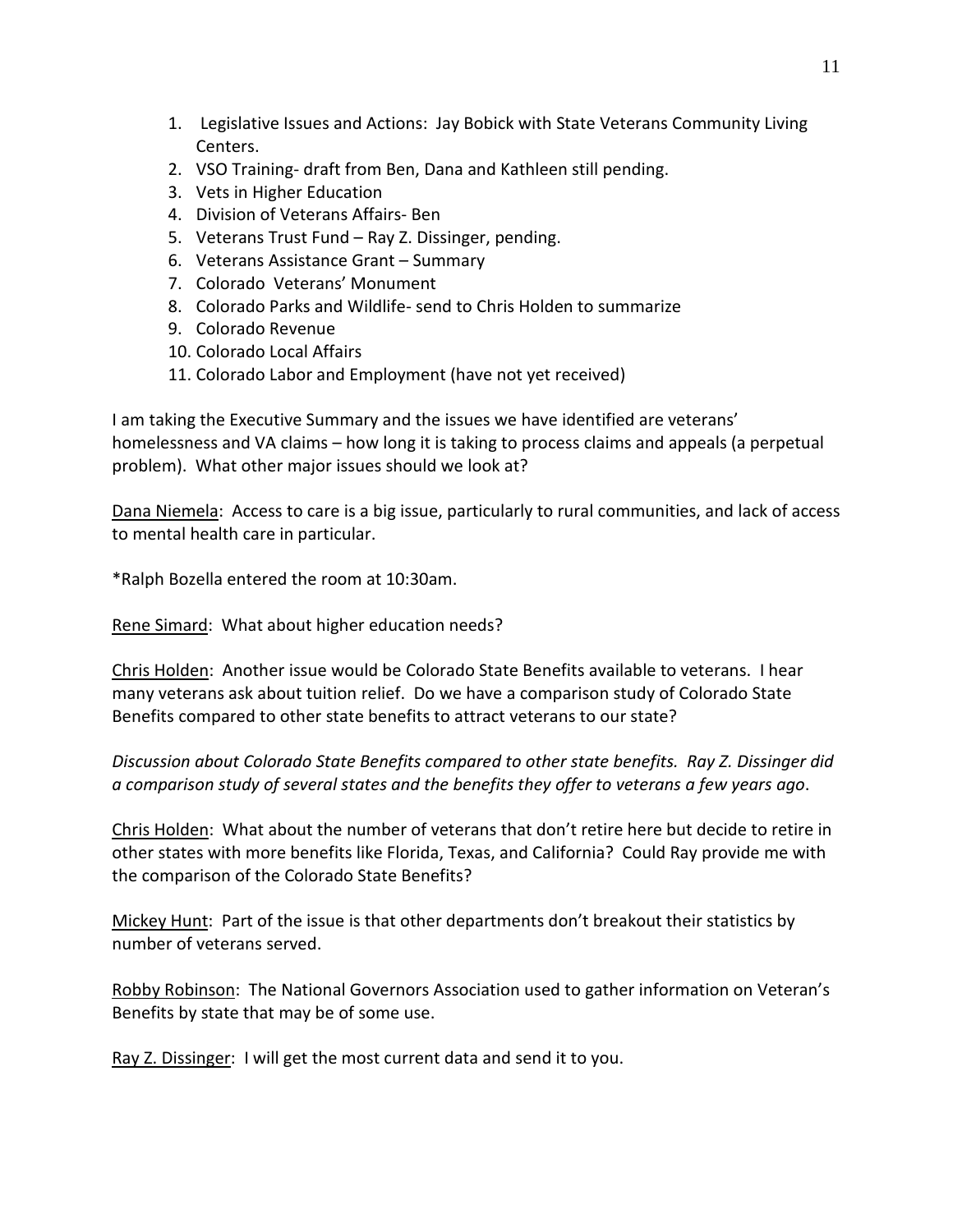Mickey Hunt: Governor Hickenlooper's office let me know that Roxanne White, Chief of Staff resigned. There will be a new Chief of Staff for Colorado and there will also be new Cabinet level members. There will also be a number of freshmen legislators, so our primary goal will be to educate them on what we do. Education is the primary mission to not lose any benefits. We need to protect Veterans.

VTF Grant Award Criteria and Guidelines

Ray Z. Dissinger: I am working with Gail on the guidelines. I will come in to help focus the guidelines.

Robby Robinson: I am referencing the Audit which requires us to identify specific goals and guidelines for the VTF Grant Award Criteria and VTF Grant guidelines.

Kathleen Dunemn: Can you send the information out so we could have a look at it and contribute to it?

Robby Robinson: To be in compliance with the laws, the Sunshine Act, all of our meetings have to be open and public so resolving it through email would not be an open meeting.

Duane Dailey: The purpose is so the grantees know what the scale is when they apply for the grant and so they know what they need to provide.

*Discussion of the VTF Grant Award Criteria and what needs to be done to make sure the guidelines are fully developed*.

Robby Robinson: The morning of the 24<sup>th</sup> of November would be a good time to meet for a special CBVA meeting to vote on the guidelines. We still need a location so it is to be announced.

Steve Rylant: UVC has the Executive Committee Meeting at the American Legion on November  $25<sup>th</sup>$ .

## **Future Meetings**

5 December 2014, 0930, American Legion HQ

9 January 2015, 0930, TBA

6 February 2015, 0930, Colorado Springs (Location TBA)

Old Business